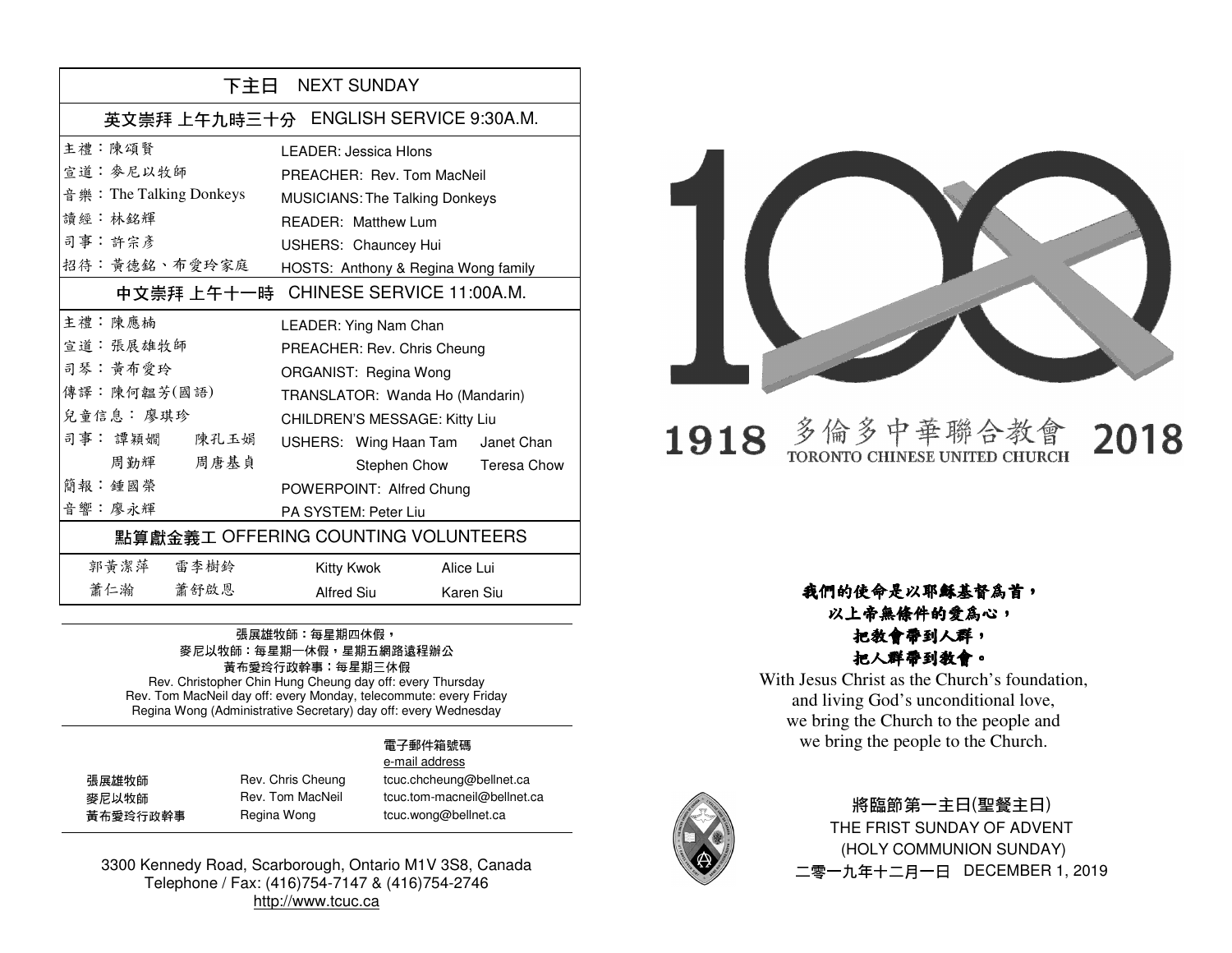## ENGLISH WORSHIP SERVICE 9:30AM

## GATHERING AND PRAISE

### GATHERING MUSIC

INVITATION TO WORSHIP David Sparks, Prayers to Share: Year A, 9.Isaiah prophesies, "They will hammer their swords into ploughs."

Christ is coming!

### We await the coming of the One who brings peace.

Isaiah prophesies, "The people who walked in darkness have seen a great light." Christ is coming!

### We await the coming of the One who brings light to those who know darkness.

Isaiah prophesies, "A new king will arise from the descendants of David." Christ is coming!

We await the coming of the One who brings justice and integrity. Christ is coming! Christ in coming! Rejoice, rejoice!

### ADVENT CANDLE LITURGY

### PRAYER OF APPROACH

Dear God, help us get ready for Your coming into our community like you did so long ago in Bethlehem. In the midst of the busyness of Christmas preparations, give us silence that we may hear You speak. Give us clear sight to see Your guiding star among all of the Christmas lights and decorations. But most of all, God, give us hearts able to receive the gift of Jesus, in the midst of all the gifts of Christmas, that we may be changed into generous lovers of the world You created. Amen.

SONGS OF PRAISE & FAITH: "Something" & "Touch the Sky"

### PASSING OF THE PEACE We greet one another in Jesus' name saying "the Peace of God be with you".

RESPONSIVE READING: Psalm 122 (VU 845)

## OFFERTORY MUSIC

Offering of our life and work is received during the music.

OFFERTORY PRAYER David Sparks, Prayers to Share: Year A, 11 O God, accept this money offered, accept our gifts given, accept the good will of our hearts for those who will receive, so that: disappointments may be replaced by joy; worry may be replaced by happiness, hopelessness may be replaced by a sense of purpose,rejection may be replaced by acceptance, and an ordinary meal may become a feast.

1

Bless all our gifts, for we await with wonder the birth of Jesus Christ. Amen.

## LISTENING TO THE WORD

SCRIPTURE READING: Mark 24:36-44

Near the end of His ministry, Jesus offers a prophecy about the end of times, offering hope to His followers that those who are ready when the Son of Man returns will be saved.

### CHILDREN'S TIME: Advent I: Prophets

Afterwards, the children are invited to continue their worship in room 1, basement

### SCRIPTURE READING: Isaiah 2:1-5

In this opening prophecy, likely given when the Babylonians first threatened Judah, the prophet offers hope for Jerusalem. How do we live that hope today?

SERMON: "Why Jesus? Hope!"

SONG OF FAITH: VU 5 "All Earth Is Waiting"

## SENDING OUT TO LIVE THE WORD

ANNOUNCEMENTS (see also pp. 6-8)

CELEBRATION OF COMMUNION (please follow the projection)

SONG OF PRAISE: "Hope of the Nations"

COMMISSIONING & BLESSING David Sparks, Prayers to Share: Year C, 11

The joys and the hard places of the world await us,but we have been fed with spiritual food.

We have been encouraged as a faith community;

we have been motivated to serve the powerless;

we have been challenged as those who own the name of Jesus Christ. We leave with Advent hope in our hearts. Amen.

#### **AMFN** After the sung "Amen" we take a few moments of quiet

We thank everyone who shared their ministries in worship today

LEADER: Gary Lum REFLECTION: Rev'd Tom MacNeil MUSICIANS: The Talking Donkeys READER: Karen Siu USHERS: Daniel Siu & Gabriel Siu HOSTS: Rev'd Tom MacNeil family SUNDAY SCHOOL: JoAnn Hum / Maria Wong AV/SANCTUARY: Matthew Lum/Ming Yoon, Kin Chan, Simon Fung/Chauncey Hui POWERPOINT PREPARATION: Margaret Tai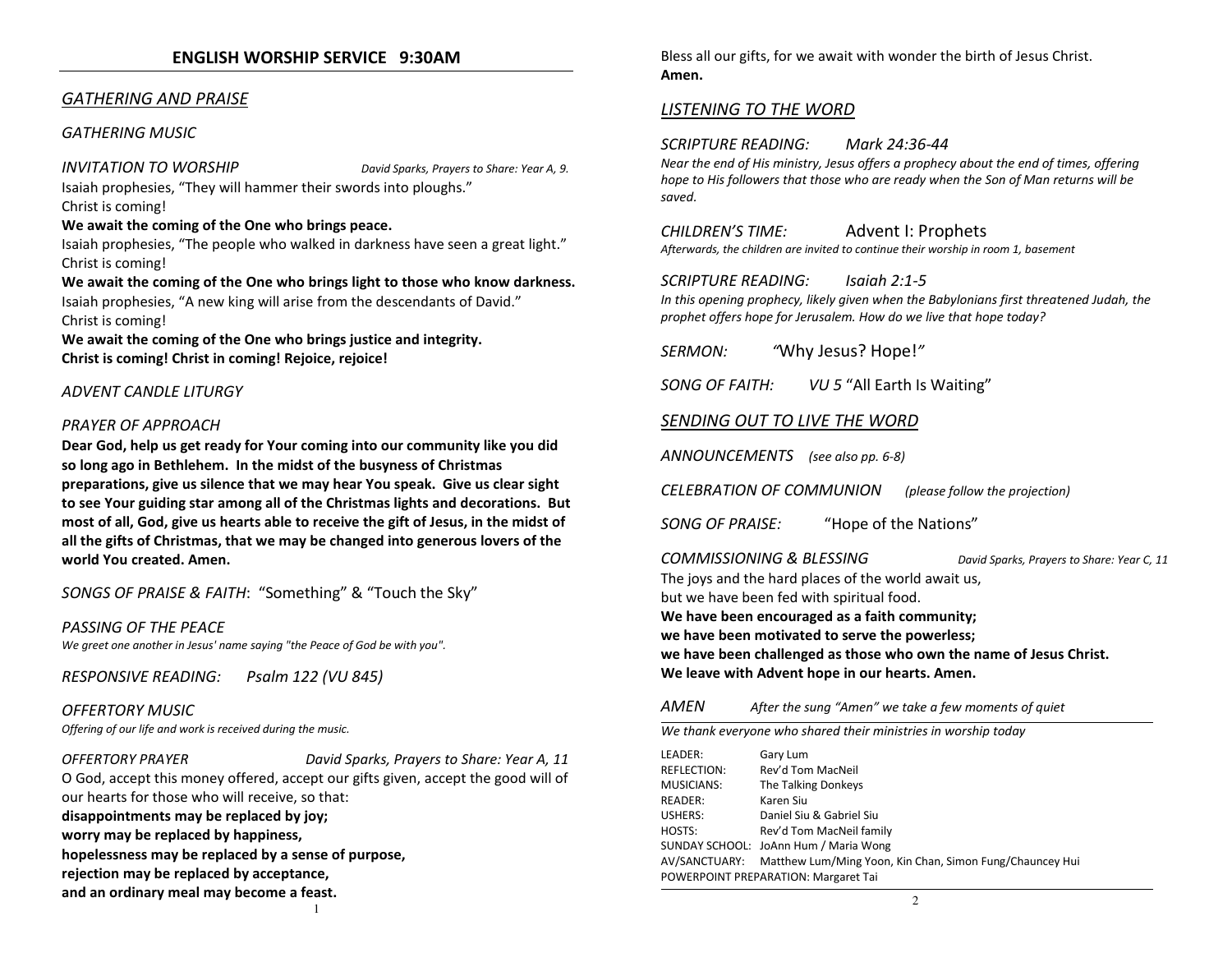## \_\_\_上午十一時中文崇拜程序 CHINESE WORSHIP SERVICE<br>————————————————————————————————

| 主禮: 葉呂婉禎                              | Leader: Betty Yip                                                                                                                   |
|---------------------------------------|-------------------------------------------------------------------------------------------------------------------------------------|
| 宣道: 張展雄牧師                             | Preacher: Rev. Chris Cheung                                                                                                         |
| 司琴:廖琪珍                                | Organist: Kitty Liu                                                                                                                 |
| 傳譯:梁玉雲(國語)                            | Translator: Grace Leung (Mandarin)                                                                                                  |
| 司事:陳廷龍                                | Ushers: Alan Chan                                                                                                                   |
| 吳純儀                                   | Gloria Ng                                                                                                                           |
| 鍾國榮                                   | Alfred Chung                                                                                                                        |
| 鍾蘇寶珍                                  | <b>Frances Chung</b>                                                                                                                |
| 簡報: 甄榮益                               | Power Point: Jeck Chin                                                                                                              |
| 陳鎮璣                                   | Kay Chan                                                                                                                            |
| 音響:廖永輝                                | PA System: Peter Liu                                                                                                                |
| 電琴序樂                                  | <b>ORGAN PRELUDE</b>                                                                                                                |
| 唱詩第93首                                | <b>OPENING HYMN #93</b>                                                                                                             |
| 「以馬內利來臨歌」                             | "O Come, O Come, Emmanuel"                                                                                                          |
| 宣召                                    | <b>CALL TO WORSHIP</b>                                                                                                              |
| 著往(第625首)                             | INTROIT $(#625)$                                                                                                                    |
| 同唱「主在聖殿中」                             | "The Lord Is in His Holy Temple"                                                                                                    |
| 燃點將臨節第一枝燭光<br>迦南研經班代表:鍾國榮、鍾蘇寶珍        | LIGHTING THE ADVENT<br>1 <sup>ST</sup> CANDLE<br>Lighting by Alfred & Frances Chung                                                 |
| (禮文刊於第5頁)                             | (Liturgy listed on page 5)                                                                                                          |
| 牧師領禱                                  | PASTORAL PRAYER BY MINISTER                                                                                                         |
| 主禱文 (第649首)                           | THE LORD'S PRAYER (#649)                                                                                                            |
| 同唱「我們在天上的父」                           | "Our Father "                                                                                                                       |
| 詩班歌頌<br>「以馬內利來臨」<br>指揮 葉賜光<br>伴奏 黃布愛玲 | <b>CHOIR ANTHEM</b><br>"O Come, O Come, Emmanuel"<br>(arr by David Willcocks)<br>Conductor: Kenneth Yip<br>Accompanist: Regina Wong |
| 問安                                    | <b>PASSING OF THE PEACE</b>                                                                                                         |
| 兒童信息                                  | <b>CHILDREN'S MESSAGE</b>                                                                                                           |
| 由張黃煥瓊主講                               | Children are dismissed to Sunday School after                                                                                       |
| 信息後兒童往樓下參加主日學                         | the message led by Winnie Cheung                                                                                                    |
| 啟應文<br>詩篇122: 1-9 (舊約第753頁)           | <b>RESPONSIVE READING</b><br>Psalm 122: 1-9 (NEB p. 727)<br>3                                                                       |

| 讀經                              | <b>SCRIPTURE READING</b>                                                                                               |
|---------------------------------|------------------------------------------------------------------------------------------------------------------------|
| 創世記1:1-5 (舊約第1頁)                | Genesis 1: 1-5 (NEB p. 1)                                                                                              |
| 唱詩第31首                          | HYMN#31                                                                                                                |
| 「創造之主歌」                         | "Heaven and Earth, and Sea and Air"                                                                                    |
| 宣道                              | SERMON                                                                                                                 |
| 「創造奇功」                          | "The Wondrous Work of Creation"                                                                                        |
| 榮耀頌                             | GLORIA PATRI                                                                                                           |
| (歌詞在聖詩封底內頁)                     | (Hymn book inside back cover)                                                                                          |
| 會務報告                            | <b>PARISH CONCERNS</b>                                                                                                 |
| 奉獻                              | THE OFFERING                                                                                                           |
| (歡迎同道使用插在長椅內的捐封,<br>也供忘記攜帶捐封者。) | (Donation envelopes are available in the pews for<br>Visitors or those who forgot to bring their own<br>assigned one.) |
| 獻禮文(第644首)                      | <b>OFFERTORY PRAYER (#644)</b>                                                                                         |
| 「萬物都是從主而來」                      | "All Things Come of Thee"                                                                                              |
| 唱詩第259首                         | <b>HYMN #259</b>                                                                                                       |
| 「永恆紀念歌」                         | "Jesus Spreads His Banner O'er Us"                                                                                     |
| 聖餐                              | <b>HOLY COMMUNION</b>                                                                                                  |
| 同誦使徒聖經及聖餐禮文                     | Read The Apostles' Creed & Communion Liturgy                                                                           |
| (在聖詩封面內頁)                       | (Hymn book inside back cover)                                                                                          |
| 祝福                              | <b>BENEDICTION</b>                                                                                                     |
| 三一頌                             | <b>DOXOLOGY</b>                                                                                                        |
| (歌詞在聖詩封底內頁)                     | (Hymn book inside back cover)                                                                                          |
| 唱詩第295首                         | <b>RECESSIONAL HYMN #295</b>                                                                                           |
| 「萬方團契歌」                         | "In Christ There Is No East or West"                                                                                   |
| 電琴殿樂                            | <b>ORGAN POSTLUDE</b>                                                                                                  |
|                                 | 後座有即時傳譯設備,譯為國語(撥M字)。如需聽筒或簡體字聖經請向司事長索取。                                                                                 |

 Simultaneous translation into Mandarin (switch to M) is available. Please obtain headphones or Simplified Chinese Character Bible from the Chief Usher.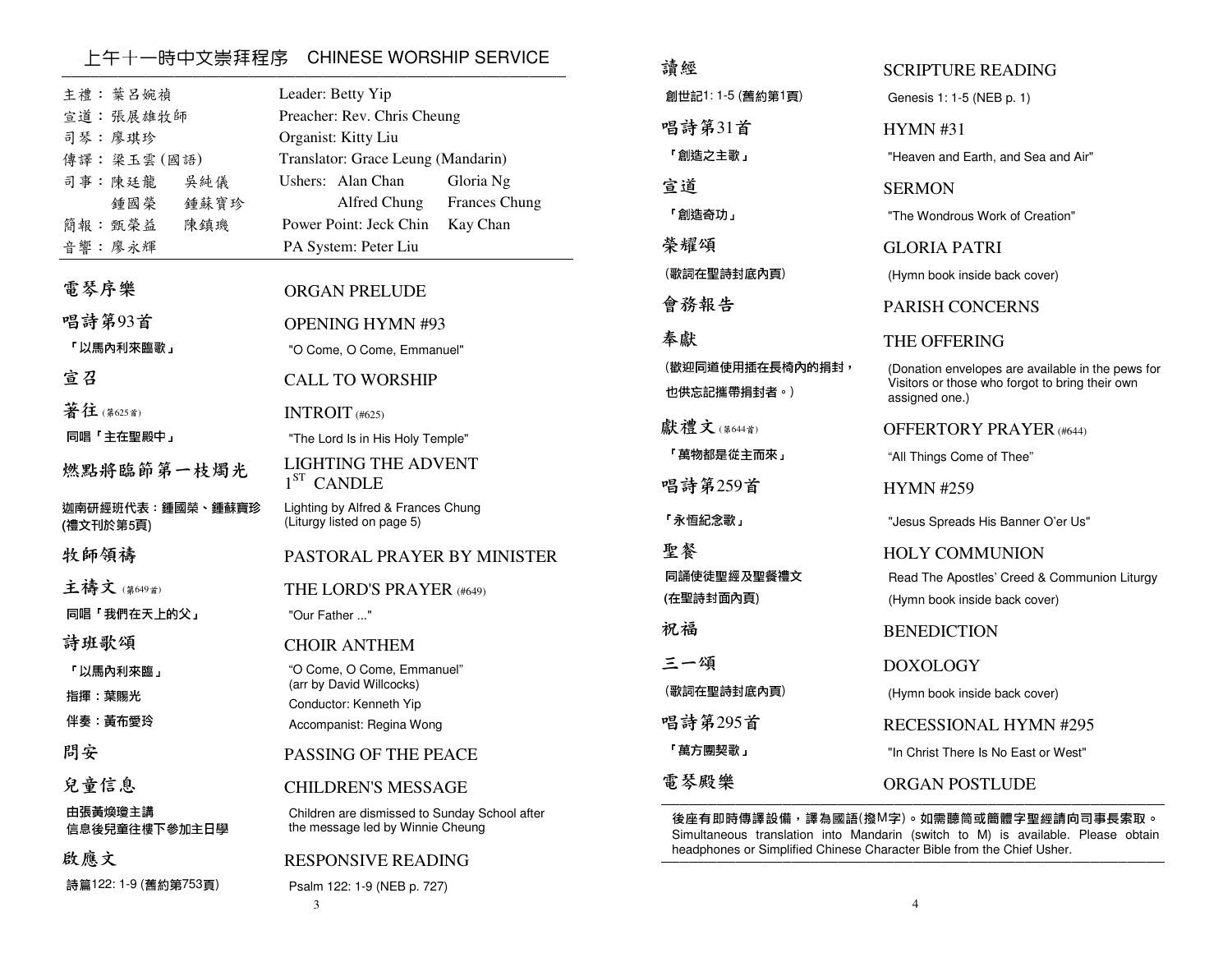## 中文崇拜將臨節禮文第一枝:慶祝創造晝夜的洋燭

- 領: 今天我們燃點創造的洋燭。上帝創世界第一天的舉動是把光暗分開。日間有太陽發亮光,賜溫暖,添色澤,充 能源,利生態;夜靜供休息,賜安寧,催美夢,舒心 靈。
- 不分晝夜,上帝不改祂的臨在。

## 眾:阿們。

## LITURGY OF LIGHTING THE ADVENT  $1<sup>ST</sup>$  CANDLE: THE CANDLE OF CREATION (11AM SERVICE)

 One: Today we light the candle of Creation. God's first act, on the first day of Creation, was to separate the light from the darkness; the sun for daytime and seeing, for warmth, for colour, for energy and joyful living; the dark for rest, for quiet, for dreams, and renewal. God is present in both the darkness and the light.

**All: Amen** 

# <u>本主日獻花 DONATIONS FOR SUNDAY FLOWERS</u> :<br>.

劉治平牧師、劉高妙玲師母紀念

# <u>本主日獻刊 DONATIONS FOR SUNDAY BULLETIN</u> :<br>.

劉治平牧師、劉高妙玲師母紀念

# 本主日特別捐 TODAY'S SPECIAL DONATION:

陳何韞芳感謝主的保守

# 歡迎 **WELCOME**:

 $\mathbf{r}$  歡迎你出席本堂主日崇拜!今天是聖餐主日,凡尋求耶穌基督的愛者都在被邀請之列,一起分享這個聖禮。

 Welcome to our Sunday Worship Services! Today is Communion Sunday, all who seek to love Jesus are invited to share in this sacrament.

- 英文崇拜後在懷熙中心有茶聚,歡迎各位參加。 After the 9:30am service, please join us for fellowship and refreshments in the T.H. Chan Memorial Hall.
- 弟兄姊妹如有個人或對教會關懷事項,張展雄牧師和麥尼 以牧師歡迎你們於他辦公時間到教會面談,請先用電話預 約。若有代禱的需要,請將代禱事項發送電郵或致電聯絡他(見週刊背頁)。

 If you have personal concerns or concerns about the church, Rev. Cheung and Rev. MacNeil welcome you to visit during office hours for private conversation. Please call in advance to set up date and time. Also, if you need prayer, please email them the prayer item or contact by phone (contact information on the back of the bulletin).

| 本週聚會與活動 ACTIVITIES THIS WEEK |                                              |  |
|------------------------------|----------------------------------------------|--|
| 今日下午12:15                    | 英文崇拜歌頌小組在正堂練習                                |  |
| Today 12:15pm                | Talking Donkey's rehearsal in the Sanctuary. |  |
| 今日下午2:15                     | 團契健康排舞在運動場進行                                 |  |
| Today 2:15pm                 | Fellowship Line Dance in the gym.            |  |
| 星期三晚上8:00                    | 羽毛球活動在運動場進行                                  |  |
| Wednesday 8:00pm             | Badminton in the gym.                        |  |
| 星期五晚上8:00                    | 地板曲棍球活動在運動場進行                                |  |
| Friday 8:00pm                | Floor Hockey in the gym.                     |  |

# 代禱事項 PRAYER CONCERNS:

1. 我們為新市三一聯合教會、瑪律頓三一聯合教會和以便以 謝聯合教會的信仰社群祈禱。願上帝保佑使他們的事工得以增長。

 We pray for the communities of faith at Trinity United Church in Newmarket, Trinity United Church in Malton, and Ebenezer United Church in Markham. May God bless their continued ministries.

 2. 在將臨節期間我們為那些感覺沒有希望的人祈禱。願上帝的 光照耀他們度過這黑暗的日子,使他們在絕望中得到幫助。

 We pray for those who are entering this Advent season without hope. May God's light help them through the darkening days, and give them some relief from despair.